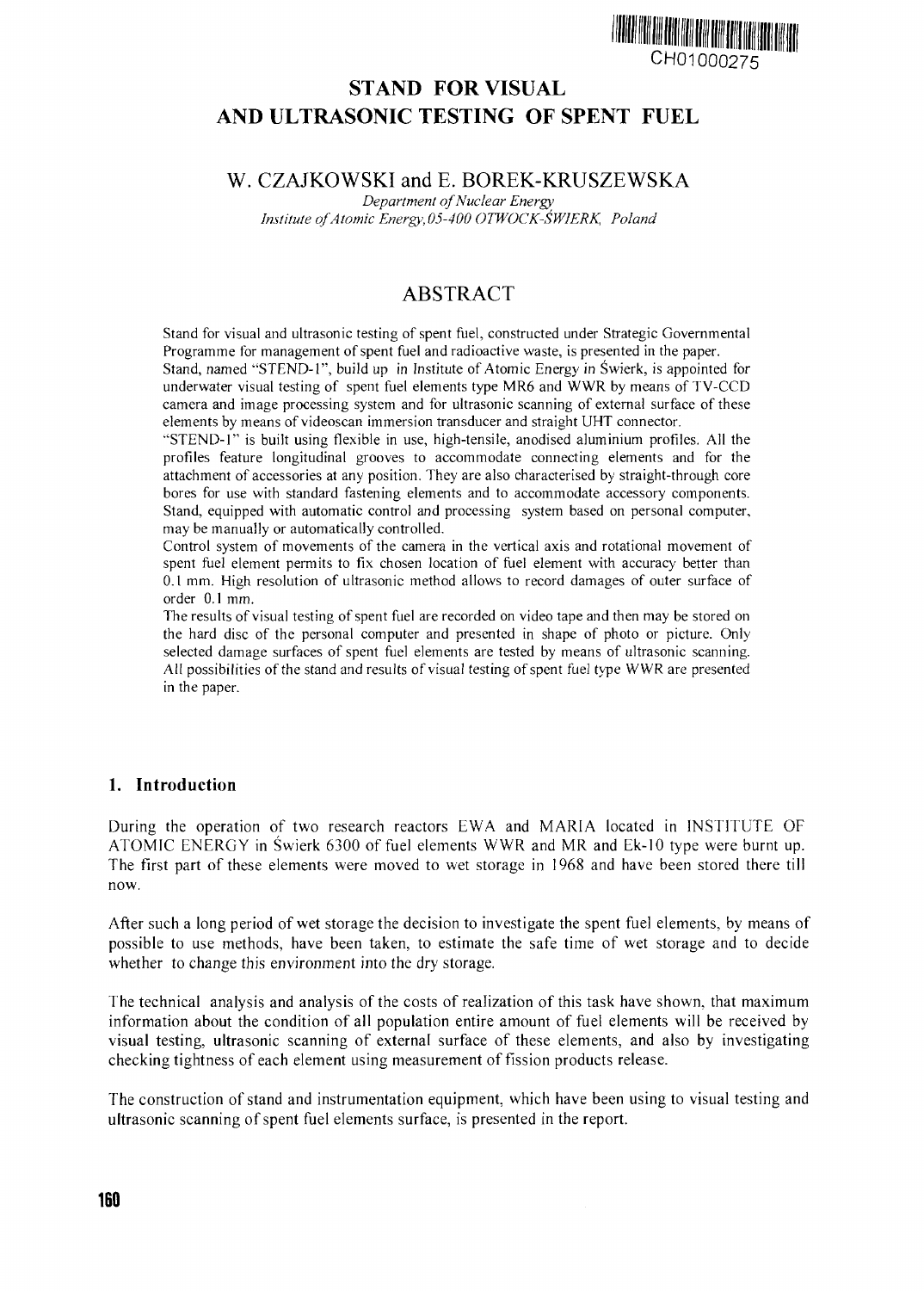### **2. Description of "STEND-1"**

Stand named "STEND-1" was built using flexible in use, precise, light, anodised aluminium profiles characterized by large stiffness. All the profiles feature longitudinal grooves to accommodate connecting elements and for the attachment of accessories at any position by means of screws. They are also characterised by straight-through core bores for use with standard fastening elements and to accommodate accessory components. These features make possible easy regulation, and allow transfer of the stand to the other pool storage if necessary.

The stand fulfils following requirements:

- testing of spent fuel element up to the length of 1, 5 m under the water-level in pool storage in regard to radiation dose admissible for operator,
- visual testing of spent fuel element is performed using coloured underwater  $TV -$  camera; obtained pictures are recorded on SVHS video tape with maximum TV definition of picture that permits to identify fuel element surface damages below 0.1 mm dimensions and to recognise the kind of corrosion,
- ultrasonic scanning of spent fuel element surface makes possible identification of damages, with accuracy bring near visual testing, and measurement of their depths,
- fuel element rotation around vertical axis and TV camera with ultrasonic (UT) probe vertical movement displacement perpendicular to fuel element axis (Z axis direction) is realized by means



of computer controlled servomotor; with 1/deg accuracy for rotation movement and 0,1 mm accuracy for Z axis movement,

supporting structure characterises high ability of mechanical vibration damping, which allowed to scan surface of fuel element without any contact of UT probe with the surface.

- linear velocity of TV camera and the UT probe and the rotation of fuel element is fluent in the wide range of regulation.

Rotation of testing fuel element is provided by servomotor with 2.3 Nm torque and 1500 r.p.m maximum motor speed by used of two belt transmissions, from one of which is mounted under the water level. Total transmission ratio of system:  $driving motor - holder of fuel$ element, is 1:25.

Fig. 1 Schema of STEND 1

Measurement and recording of angle orientation position of fuel element holder is realized by rezolwer installed on the shaft of motor. Its resolution carries out 3600 lines pulses per revolution per rotation and permits to obtain 1/deg accuracy for rotation movement.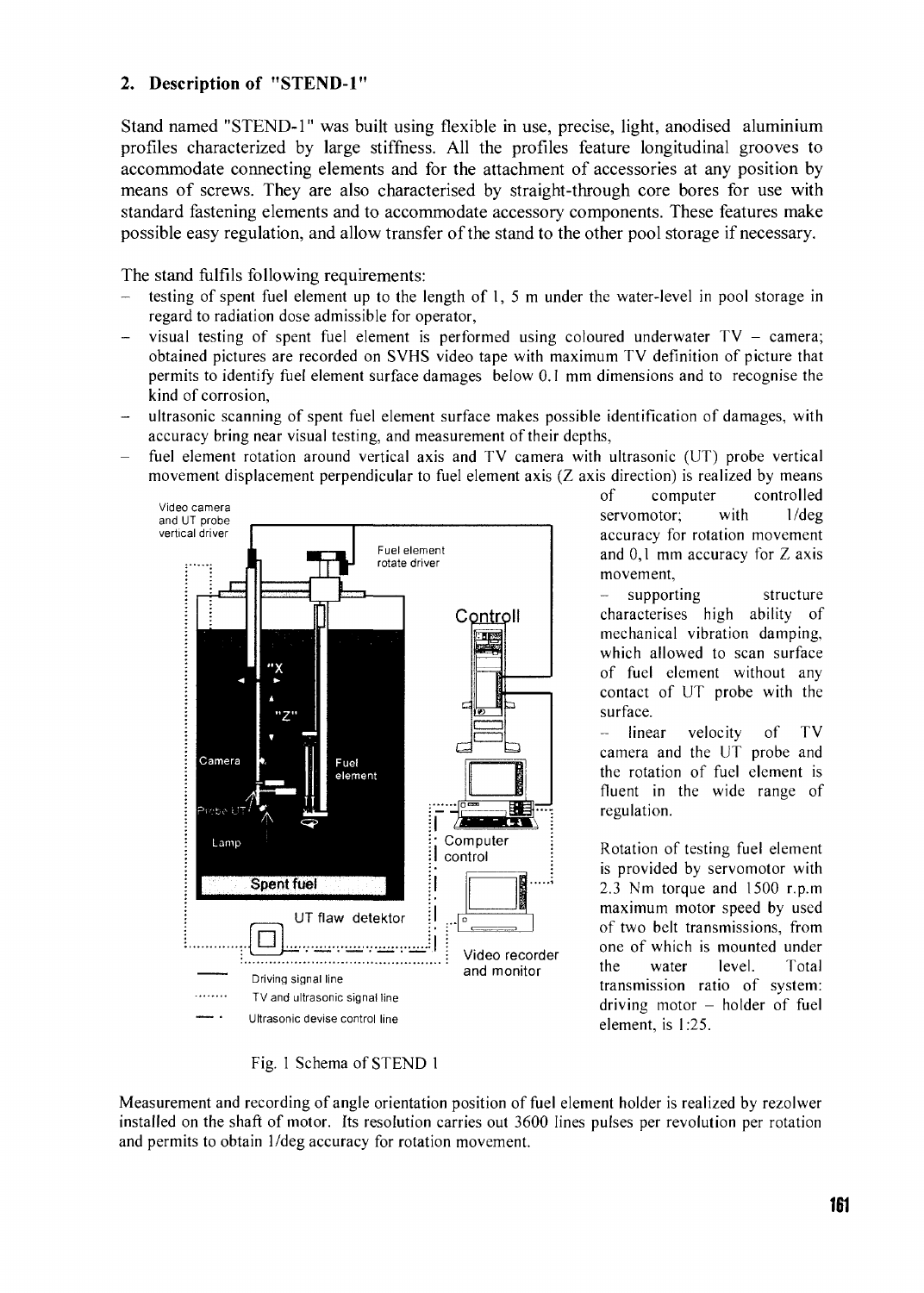TV camera with UT detector vertical movement is also realized by servomotor with 1.7 Nm torque



Fig. 2 View of stend in wet storage

and 750 r.p.m maximum engine speed and by rolling gear with 10 mm per rotation pitch. Measurement and recording of angle orientation position is realized by identical rezolwer. It gives the real accuracy of TV camera and UT probe position equal  $\overline{0}$ .1 mm. Holder of fuel element consists of two parts. The bottom one consists of an alignment element shift manually in vertical direction. The upper part is connected by the drive shaft with belt transmission and servomotor. Rate and force of closing of fuel element in handle is regulated. Closing force of holder amounts to 30N.

The scheme of stand, illustrating location of their main elements and their mutual connections, is presented below in Fig. 1. The view of stand situated in wet storage is presented in Fig.2.

Spent fuel elements under testing are computer controlled with special software, written in VISUAL BASIC.

Software contains the following tasks: fuel element movement control, TV camera together with UT probe movement and ultrasonic probe control:

acquisition and processing data on the form of scanned surface map, what determine the basic idea of working stand and his abilities to be a precise device to remote testing of spent fuel elements.

| STEND1<br>File Transmition Settings Testing Info |                  |                |                          |                     |   |                      |                                | ×                                     |
|--------------------------------------------------|------------------|----------------|--------------------------|---------------------|---|----------------------|--------------------------------|---------------------------------------|
|                                                  |                  |                |                          |                     |   | Absolute<br>Moo      | 607                            |                                       |
| $\mathbf{a}$                                     |                  | r.             | $\overline{ }$           | $\mathbf{a}$        | ÷ |                      | STATIC TESTING                 | Fuel [dag] Carn.var. [nm] Cam.horimn] |
| $\mathbf{r}$                                     |                  |                |                          | $\mathbf{v}$        | ċ |                      | $ 000.00 $ $ 0000.0 $ $ 00.00$ |                                       |
| J.                                               | n                | e              | ۰                        | ۰                   | ¢ | Manual               | Testing                        | Mark                                  |
| $\overline{\phantom{a}}$                         | $\Delta$         | $\overline{ }$ | $\overline{\phantom{a}}$ | Ö.                  | è | GO TO<br><b>STOP</b> |                                |                                       |
| J.                                               | $\epsilon$       |                | ö                        | $\ddot{\mathbf{c}}$ | ò | Fret                 | ٧ĭ<br>dag/s Camera m/min       | ٧2                                    |
| Þ.                                               | Þ                | c              | ä,                       | ó                   | ¢ | 20                   | $\ddot{\phantom{1}}$           | 2                                     |
|                                                  | Band: 3 Frame: 2 |                | 2<br>3                   | 1                   |   | Drive synchromized   |                                |                                       |

Fig. 3 The main page preview of control program

**3. Optical and image system**

Visual testing can be carried out automatically or manually:

- in automatic mode:

- choice the kind of testing (visual- static or dynamic, ultrasoniccircumferential or vertical).

The main programme cooperates with programme of synthesis of speech SYNTALK., which imparts all parameters of investigations with voice (official report), and also topical position of camera and UT probe in relation to testing fuel element in select earlier coordinates. Report together with images of testing surface are recorded on video tape. It permits to identify the testing part of fuel element surface during the analysis of results is presented in Fig.4 and 5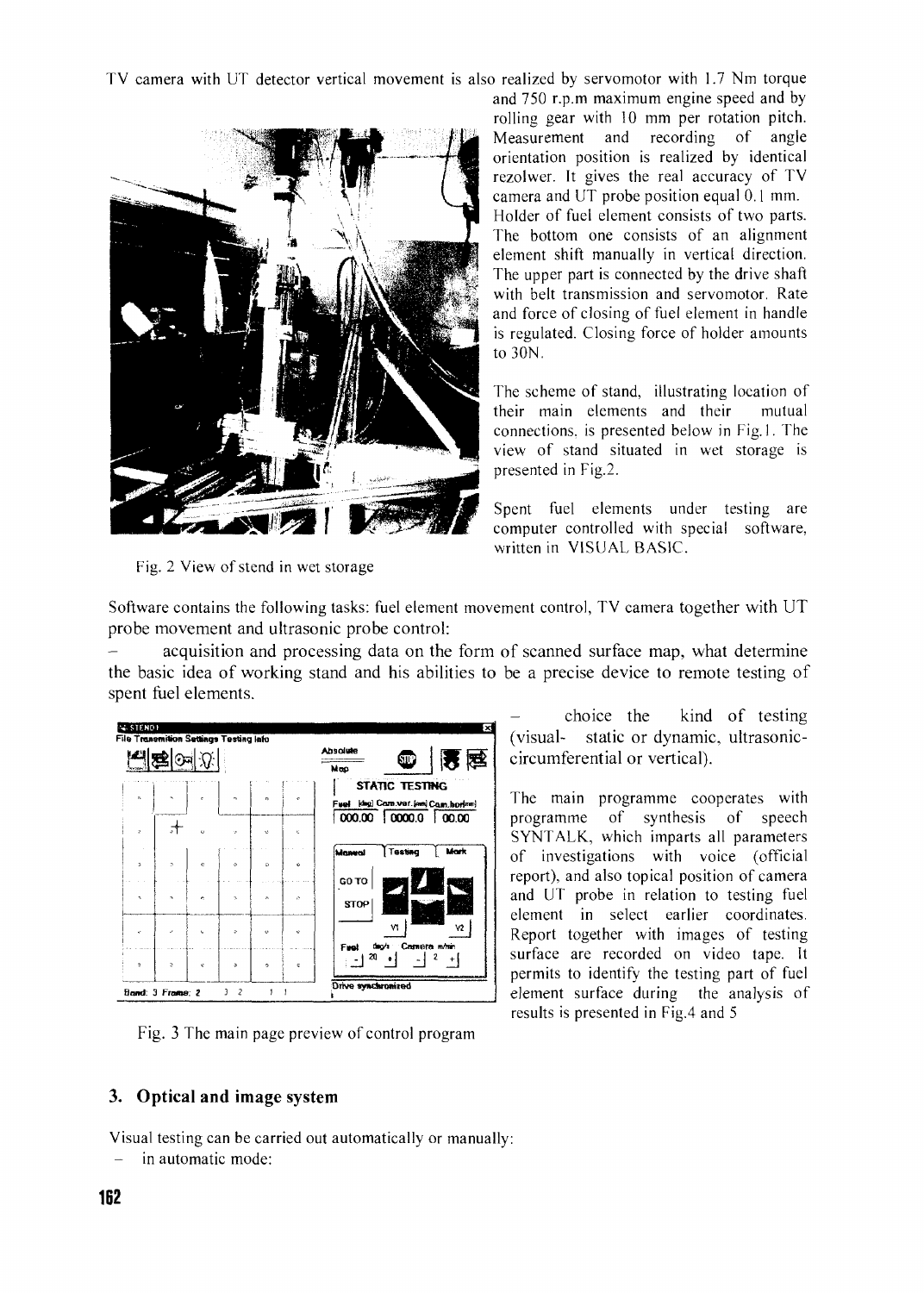DYNAMIC testing- consists in review and recording of condition of all of fuel element surface with the select speed of camera movement, in this instance element surface is divided only on bands,

STATICAL testing - consists in review and recording of surface with camera stop according to programmed algorithm of investigations, in this instance element surface is divided on bands and single frames, what permits on exact identification of observed damages.

in manual mode of camera and fuel element movements:

testing makes possible observation of interesting area of fuel element surface in unrestricted time, under different angles, and in different intensity of lighting. This mode permits on recording in computer memory select site of surface to further ultrasonic testing and later returning to this place in aim of supersonic scanning and measurement of corrosion pits depth.

Colour camera with screen resolution 800X600 pixel, interchangeable lens and shooting angles of camera (angle of view) 35, 49 or 70 deg (in air) was used to visual testing of spent fuel. It permits on identification of surface damages below 0,1 mm dimension. Camera is placed in hermetic casing. The least distance from camera to testing surface of fuel element, permitting to perform visual testing without visible disturbances of image from radiation field, carries out 250 mm.

Two xenon lamps with regulated power of light from 0 to 100 lux placed diagonal to surface, was used to the best recognize of damages and surface quality.

Observed images are recorded on SVHS magnetic tape, and then numerical processing using LUCIA program. Finally, there are estimated according to worked out in great detail criteria and recorded on CD-ROM discs.

Below, in Fig. 4 and 5 results of visual testing of spent fuel elements type WWR and MR-6, are presented.



Fig. 4 Image of fuel element WWR Fig. 5 Image of fuel element

#### **4. Ultrasonic scanning** system

Surface of spent fuel element, chosen during visual testing, can be the subject of ultrasonic scanning.

For ultrasonic scanning of fuel element surface which is choosed during visual investigation, use ultrasonic flaw detector equipped with the focusing probe. It operates with frequency ranges 10 and 15 MHz and it is joined with the control computer by means of connector RS 232. Ultrasonic probe is fixed to the jib (along with the tv camera) and it is removable of distance 15 mm from the fuel element surface. Ultrasonic probe concentrates ultrasonic waves in focus in distance of about 15 mm to provide optimum value of maximum vertical and horizontal resolution. Transmission rate of data